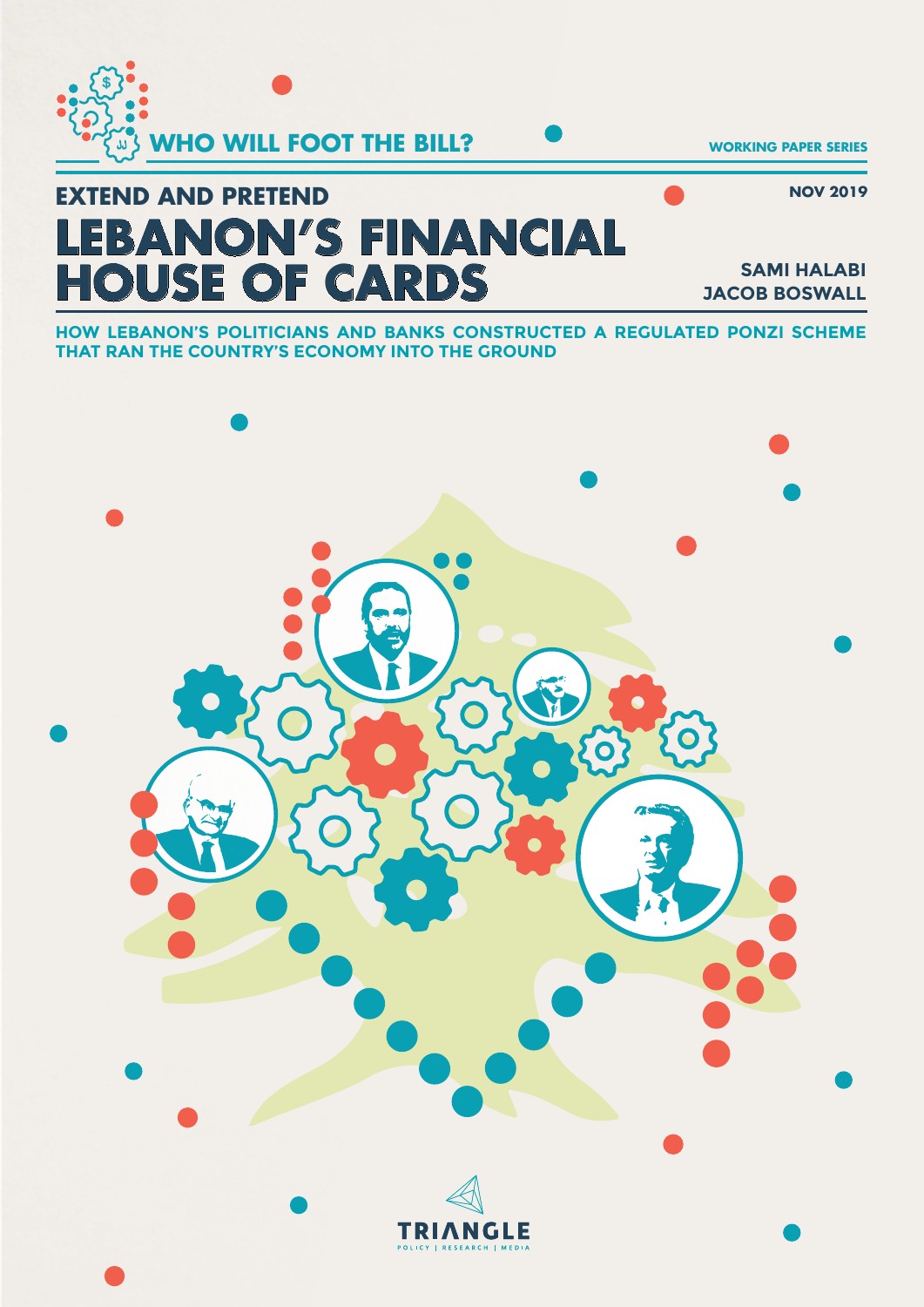



# **EXECUTIVE SUMMARY**

Since the end of its civil war in 1990, Lebanon has relied on banking, tourism, and real estate to attract foreign currency to the country, mostly in US dollars. For decades, those dollars have been recycled by Lebanon's financial architects—the state, local commercial banks and Lebanon's central bank, the Banque du Liban (BDL)—to create a regulated Ponzi scheme, which has benefited the banking sector and left the Lebanese people to foot the bill. Like any Ponzi scheme, Lebanon's financial hustle relied on regular injections of US dollars to create a veneer of financial stability. This veneer masked a decrepit and untenable financial system designed to defend an outdated currency peg and increase banking sector profits. That is until now.

The monetary house of cards built and maintained by three financial protagonists—the state, commercial banks, and BDL—has come crashing down, precipitating a popular uprising alongside banking, currency, and debt crises. Without fresh foreign currency to fuel the Ponzi scheme, the BDL and the state are now unable to offer commercial banks extravagant incentives to park their dollars at the central bank.

The BDL can no longer produce the estimated \$4 billion annual interest it owes to the commercial banks on their \$60 billion of deposits. As for the state, public coffers are unable to service the mushrooming public debt of some \$86 billion, now third worst in the world relative to GDP. Economic growth is unlikely to solve the problem, given that Lebanon's economy worth a relatively meagre \$55 billion in GDP—was expected to contract by 0.2% in 2019. Alarmingly, that prediction was made well before the October 2019 uprising. Most analysts expect the coming recession in Lebanon to be severe; economies which experience debt, currency, and banking crises simultaneously contract by about 8% before they recover.

To stave off some of the pain, Lebanon will need to make some tough choices to regain the confidence of its people and the markets. For one, a progressive haircut is required. This mechanism, explained in greater depth in Box 3, would force those who benefited from Lebanon's regulated Ponzi scheme to foot some of the bill. A partial and managed float of the Lira will also help reduce local currency debt obligations and bring back some logic to the exchange rate.

Longer term, a political transition away from narrow sectarian politics towards a civil state is the only solution which can viably produce the confidence, financial stimulus, international support, and political will to rebuild Lebanon's decrepit infrastructure and capitalise on its few resources. These resources include human capital one of the country's few added-value exports—its geographic position as a transport and logistics hub, as well as a destination for green and sustainable tourism. Lebanon's fledgling oil and gas sector will not yield dividends for several years. If and when it does, the state must be prepared to handle related contracts with transparency to avoid corruption.

After the October 2019 uprising, Lebanon's economy will not be the same. Much will hinge on whether Lebanon's ruling class is prepared to build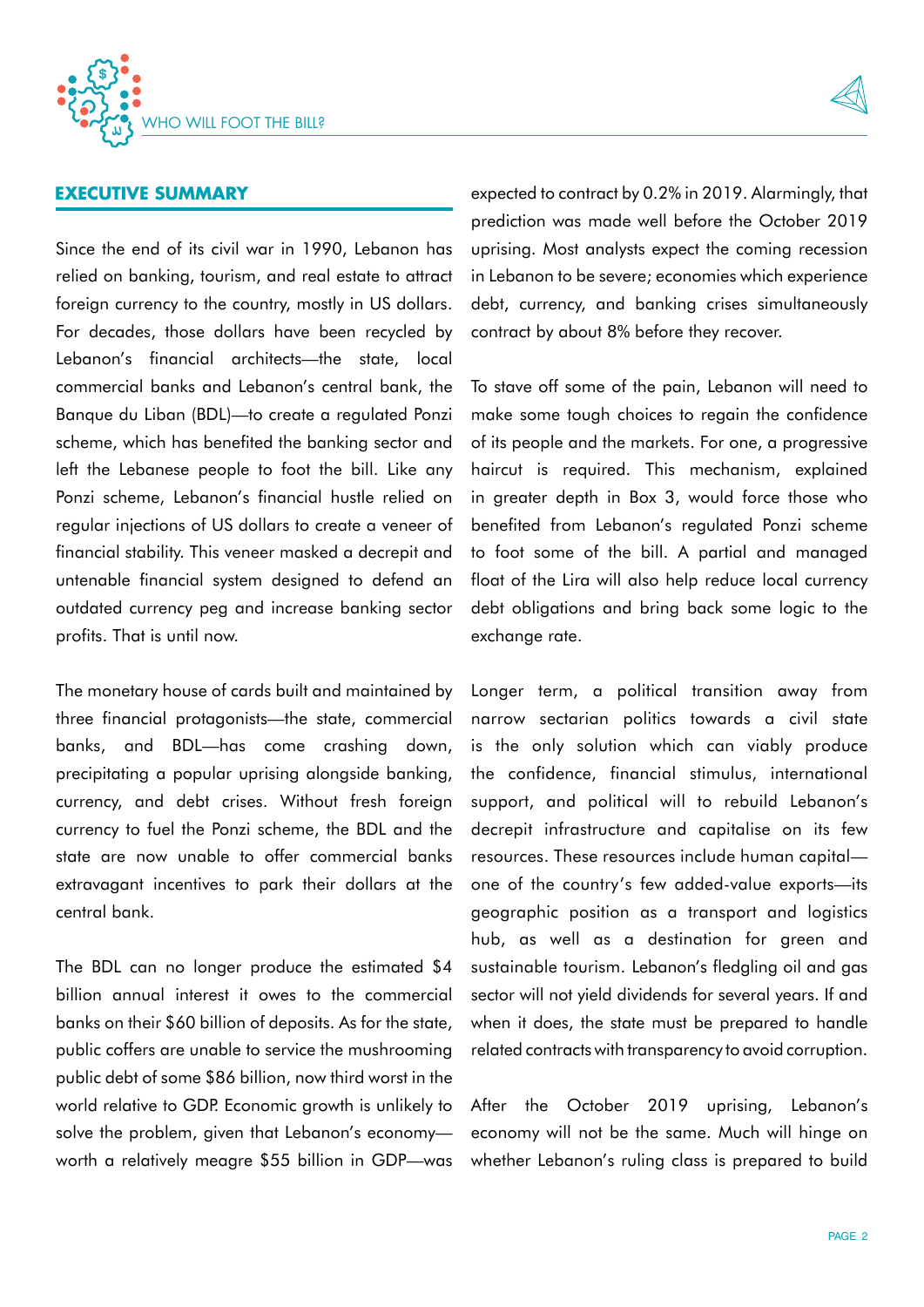

a more rational economic model to ensure a just and productive future for the country. That future will need to focus on creating real value-added jobs through sustainable growth models. The alternative, which must be avoided at all costs, is a return to the artificial wealth creation that has already brought the country to the brink of financial, economic, and social collapse.

#### **INTRODUCTION**

In 1990, Lebanon laid in shambles. Fifteen years of civil war had decimated the country and its economy. A lack of confidence in the Lebanese Lira had created a dual currency system; to this day, both US dollars and Lebanese Lira are considered legal tender. But in the early to mid-1990s, the price of Lira to dollars was not pegged. The exchange rate fluctuated from around 500 Lira to 2500 Lira to the US dollar, wreaking havoc on the economy. In 1997, the BDL managed to stabilise the exchange rate at 1507.5- 1515 Lira to the dollar, creating a peg between the two currencies which has been defended ever since.<sup>1</sup> To do so, then (and now) BDL governor Riad Salameh and successive governments embarked on a mission to attract foreign currency to the country. Eventually, the USD became the dominant currency in bank deposits, while the government tended to use Lira for meeting public spending needs, including the payment of taxes and of salaries of civil servants **(See infographic: line H)**.<sup>2</sup> Attracting enough foreign currency—from its diaspora or any other willing investor—became Lebanon's modus operandi.

In order to maintain this system, a constant inflow of dollars was needed to cover interest payments on the

public debt (issued by the state and the BDL), maintain the peg, and cover the need for imports vital goods such as fuel, medication, and wheat, which must be purchased in foreign currency. Aiming to secure this dollar inflow, the BDL and the state (through the Ministry of Finance) have historically offered interest rates well above international market rates to local banks in return for the banks' investment in government debt. At the same time, the BDL also offers above-market interest rates to commercial banks and issues them with Certificates of Deposit (CDs).<sup>3</sup>

**BOX 1:** The BDL has denied that its interest rates on commercial bank deposits are "generous," stating that rates "simply toe the country's risk profile." In other words, BDL argues that "money markets in Lebanon cannot trade at rates existing in AAA rated countries such as Germany or the US." 4 However, in 2016 the International Monetary Fund (IMF) noted that the non-existence of secondary market trading, among other factors, means that "the LBP yield curve is determined by BDL," warning that "the continuation of this policy will be adverse to the development of private fixed income securities." 5

Under this system, interest rates on dollars and Lira are passed between these financial players to keep the system going; that is, until the supply of fresh dollars began to falter from around 2011. In 2016, the BDL started indirectly offering higher interest rates on dollars, a process which has become known as "financial engineering" (see chapter: Commercial Banks: The Risk Takers, Money Makers). While extending the lifespan of the dollar peg, these manoeuvres have been disastrous for Lebanon, causing inflation, a greater concentration of wealth, and decreasing Lebanon's rating among international

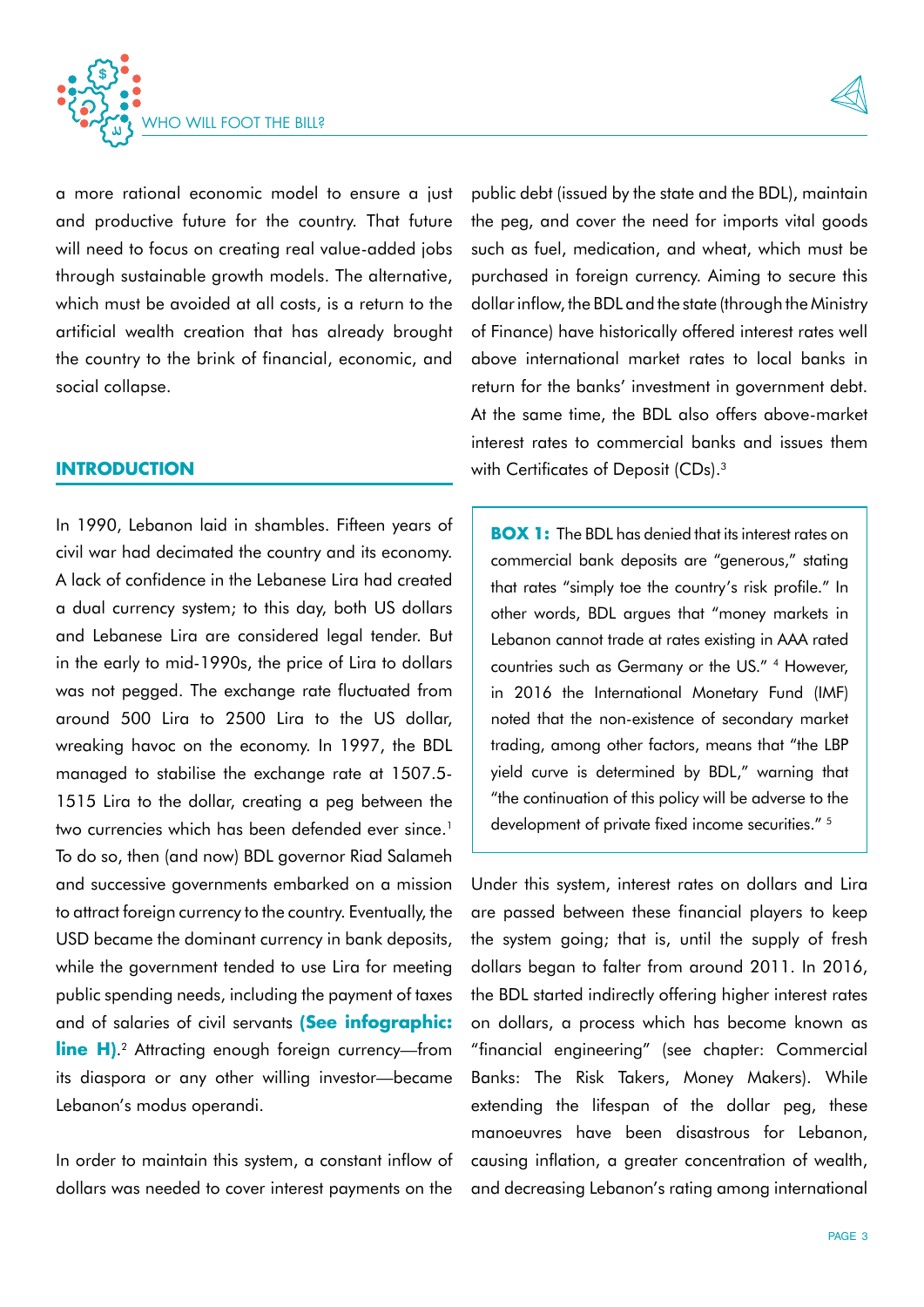

ratings agencies.<sup>6</sup> Dollars started to be informally rationed in early September 2019 and by the time the popular uprising began on October 17, Lebanon's economy was facing collapse.

To understand how Lebanon reached this point, this policy brief examines how the BDL, commercial banks and the state have been running a financial system that resembles a regulated Ponzi scheme which has run Lebanon's economy into the ground. The accompanying infographic maps out the flawed system and can be followed according to letters marked **A-J**.

# **THE BDL: A FISTFUL OF DOLLARS**

The BDL is by far the most important player in Lebanon's financial system. Its mission, enshrined in the Code of Money and Credit, is to safeguard a sound Lebanese currency, economic stability, and the basic structure of the banking system, alongside developing the monetary, and financial market.<sup>7</sup> Although the BDL is a public institution, it does not fall under the jurisdiction of any state body, except in so far as the finance ministry can look into the BDL's accounting.<sup>8</sup> The BDL can also issue debt in local currency, buy debt in both foreign and local currency, and issue CDs to creditors (mostly local commercial banks) to hold their money. As of March 2019, the BDL held over half of Lebanon's local currency debt—\$28.68 billion of the total \$53.75 billion—and \$3.4 billion in foreign currency debt, or Eurobonds **[A]**. 9

Yet the BDL does not publish key financial data which would allow the Lebanese public to understand the country's financial position. This information includes BDL's profits and losses, commercial banks' USD deposits with the BDL, and, until recently, the interest which BDL pays commercial banks for deposits in dollars. Economists have estimated conservatively that between 2011 and 2016, BDL's overall average interest rate to commercial banks on USD deposits was at least 5.5%.10 Others estimate that the average is closer to the Eurobond rate—the rate that the state pays creditors for foreign currency debt—which fluctuates between 7% and 8%. On November 11, Salameh announced that the BDL pays between 6.25% and 6.89% on commercial bank's deposits with the BDL. Salameh alleged that this rate was well below the 15% global average. However, his claim should not be taken at face value since the global average interest rate on USD deposits is in fact considerably lower. The interest paid on dollars by the country that issues them, the United States, is between 1.5% and 2.4%.<sup>11</sup>

"The BDL does not publish key financial data which would allow the Lebanese public to understand the country's financial position."

A copy of BDL's internal unpublished balance sheets seen by Triangle reveals that, as of July 2019, BDL held the equivalent of \$84.48 billion of commercial banks' funds. These holdings existed in a number of forms: Lira and USD deposits, CDs and required reserves.<sup>12</sup> Some of these funds bear no interest, while another part does bear interest. Since the BDL can print more Lira if it needs to, the most important liability for the central bank is the funds it holds in USD—or, in other words, USD-denominated CDs and required reserves in USD.

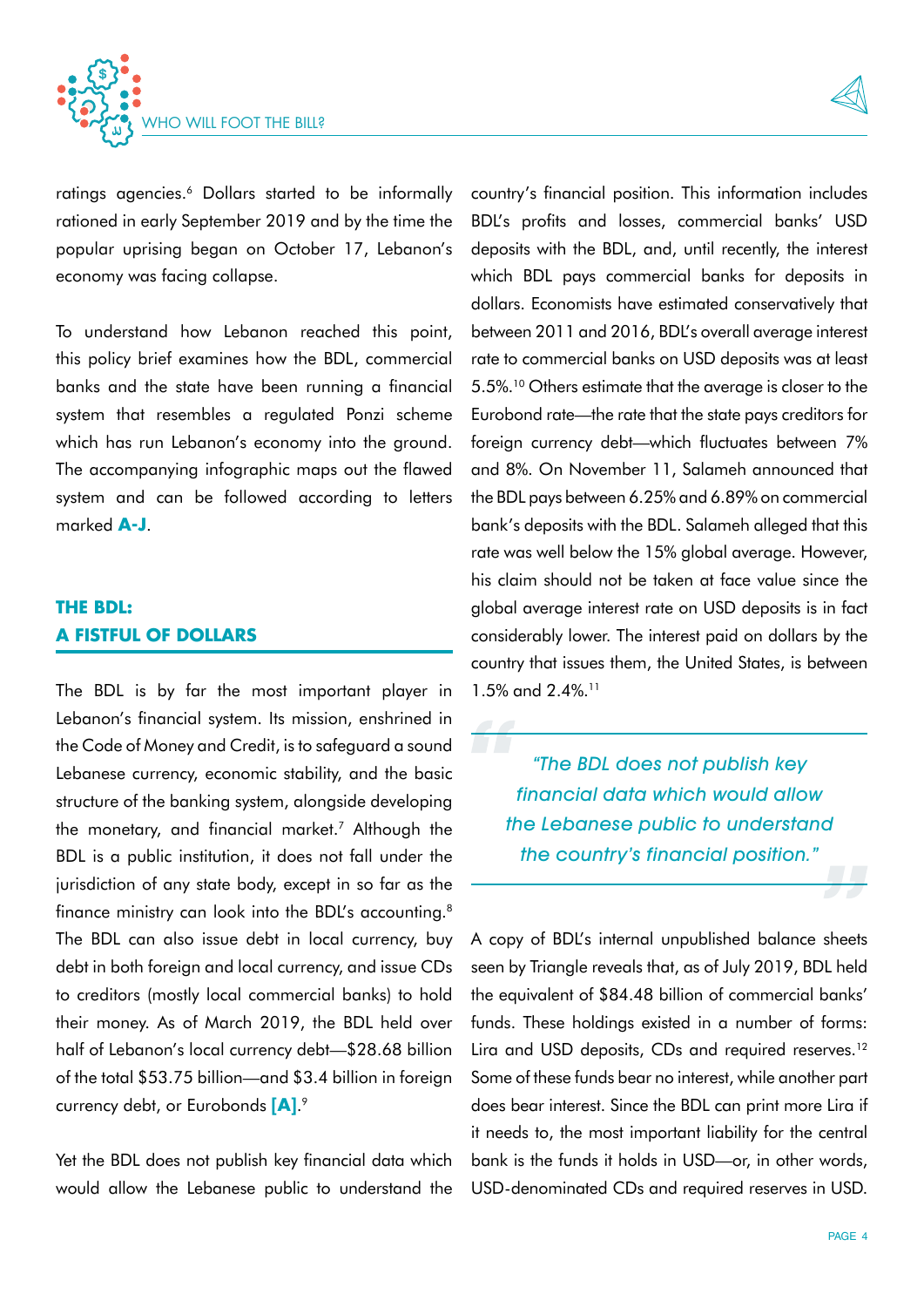**WHO WILL FOOT THE BILL?**

\$

# **LEBANON'S FINANCIAL HOUSE OF CARDS**

**WORKING PAPER SERIES**



**2019 | Designed by Alexandros Chatzipanagiotou for Triangle**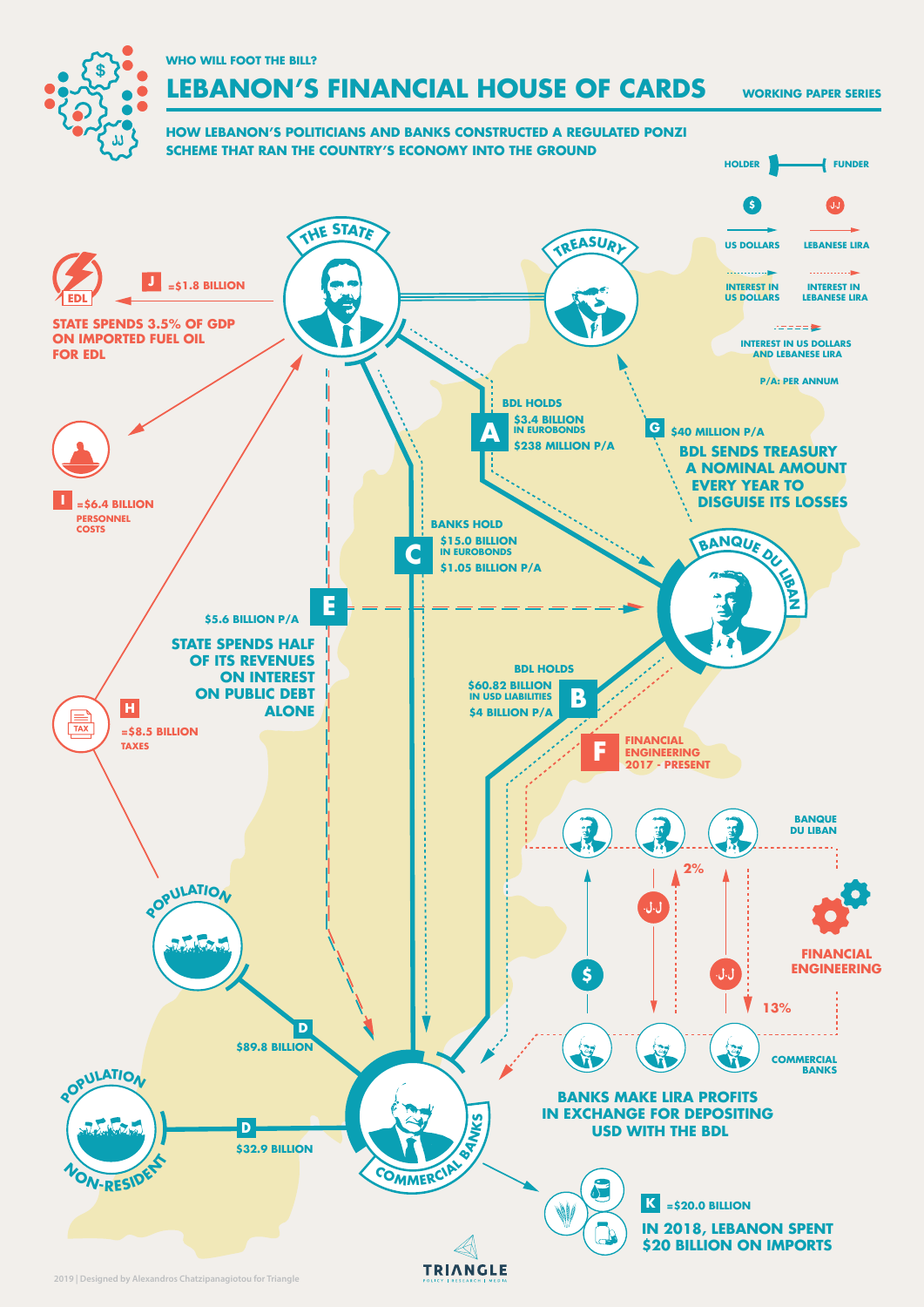



The BDL does not publish the currency of its CDs, but most economists assume that the figure corresponds to the dollarization rate in the economy: 72% in July 2019. Using this calculation, commercial banks' foreign currency holdings of the BDL (inclusive of CDs and USD reserves) reached the equivalent of \$60.82 billion by July 2019 **[B]**. Another document from an international ratings agency with access to unpublished BDL data showed that foreign currency deposits had reached \$62.3 billion at the end of May 2019. This indicates that the dollarization assumption is relatively accurate.

Using the conservative simple average of Salameh's interest range rate on commercial banks CDs in BDL's coffers, the BDL must now pay some \$4 billion to commercial banks every year in interest alone **[B]**. Minus an estimated \$1.6 billion that the BDL makes from profits—including interest on public debt and from holdings in international banks—the BDL makes a considerable yearly loss from debt servicing to commercial banks alone. Based on BDL's unpublished balance sheets, the BDL made a loss of \$2.36 billion in 2017 and a loss of \$2.55 billion in 2018.

As a result of this yearly haemorrhaging of dollars, our best estimate is that BDL has accumulated some \$60.82 billion in USD-denominated CDs, which it must eventually pay back. Salameh consistently touts the fact that the central bank has enough reserves (around \$38 billion) to defend the peg and provide liquidity. But the BDL does not mention that this \$38 billion refers to its 'gross' reserves the figure does include what the BDL owes to its creditors (see chapter: Commercial Banks: Risk Takers, Money Makers). When these liabilities are

taken into consideration, the BDL's reserves are severely in the red.

The BDL needs to find a way to stave off the banks, cover its losses, and pay the commercial banks interest on their dollar deposits.

Therefore, the BDL needs to find a way to stave off the banks, cover its losses, and pay the commercial banks interest on their dollar deposits. This situation creates a cycle of debt and encourages the BDL to take greater risks to draw in fresh USD.

# **COMMERCIAL BANKS: RISK TAKERS, MONEY MAKERS**

For decades, commercial banks have been labelled the bulwark of the Lebanese economy, holding a reported \$15.04 billion of sovereign Eurobonds **[C]** and supplying dollars to the BDL **[B]**. These local banks are the focal point for money coming into the country (from foreign depositors, mainly in the diaspora) **[D]**, money going out (to buy imports) **[K]**, and funding the public debt **[E]**. For the past decade, commercial banks greatly benefited from a privileged position at the centre of the Lebanese Ponzi scheme; the yearly profits of Lebanon's four largest banks almost doubled within a decade, from \$678 million in 2008<sup>13</sup> to \$1.39 billion in 2018.<sup>14</sup>

But their profits do not tell the whole story. From 2011, the growth in deposits stalled due to a lack of confidence in the Lebanese economy and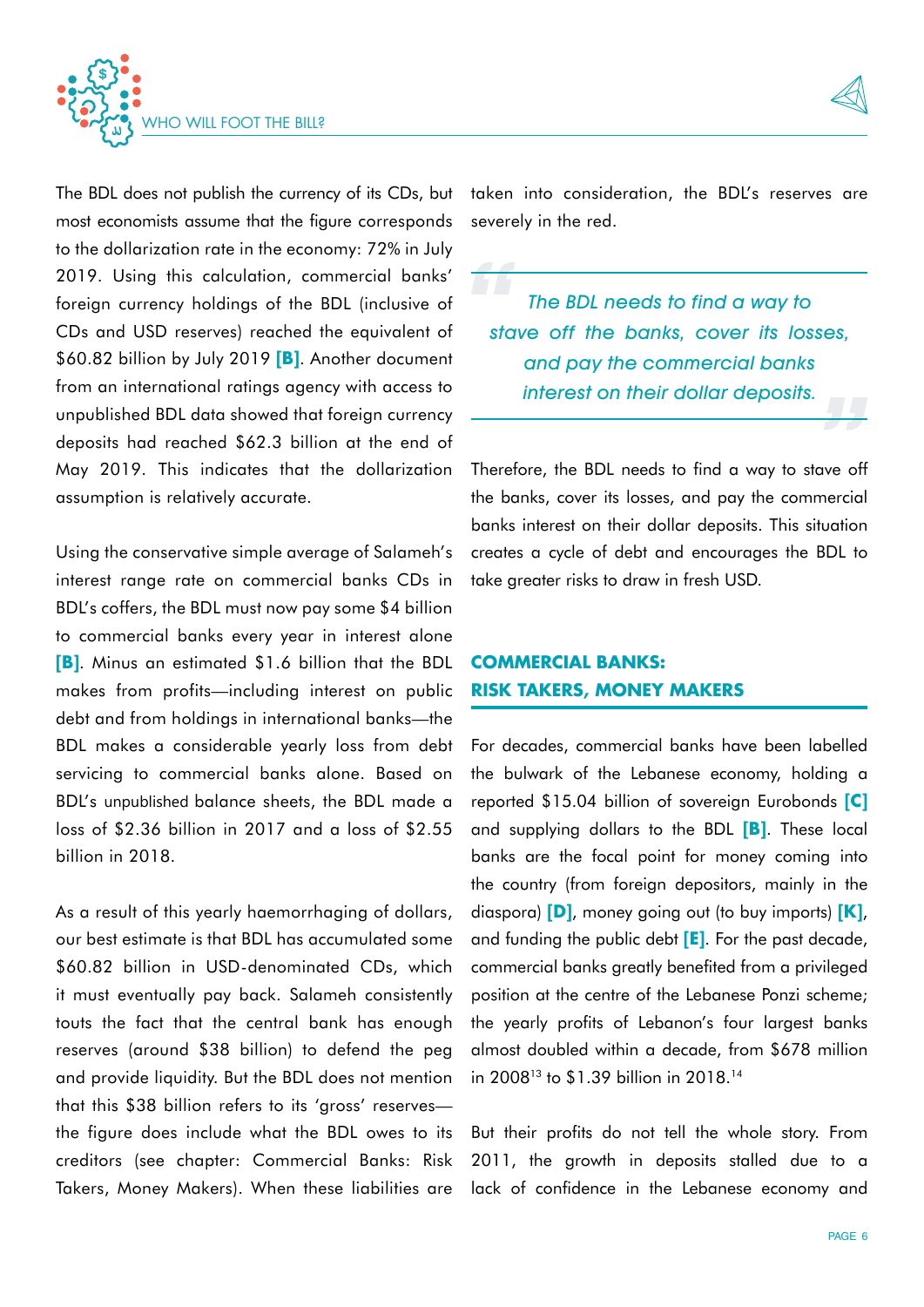



financial system, the cutting of foreign investment, and dwindling remittances and capital inflow from Lebanese expatriates abroad.

The Lebanese state —or more accurately, the people it purportedly serves has paid a yearly price for all these financial manoeuvres.

In addition to interest rates on CDs, the BDL instituted a desperate move to prop up the failing system. In 2016, the BDL began offering commercial banks lavish returns on any fresh dollars that they could bring in from their clients. This has become known as "financial engineering," and has been carried out through two mechanisms.

In simple terms, the first mechanism—which was implemented between May and August 2016 contained two swaps.15 Firstly, the Ministry of Finance swapped \$2 billion in Eurobonds, or foreign currency debt, for the equivalent amount of Lira-denominated debt with the BDL. The BDL then sold those \$2 billion worth of Eurobonds to commercial banks, at an undisclosed interest rate, in return for fresh dollars.<sup>16</sup> While this shored up the BDL's foreign currency reserves, the World Bank warned that the swap increased the Ministry of Finance exchange rate risk on its debts and increased the likelihood of liquidity management problem.<sup>17</sup>

From 2017 onwards, the BDL pursued financial engineering using a new mechanism. Under the new financial engineering scheme **[F]**, a commercial bank which has deposited USD with the BDL is eligible to

take out a Lira loan from the BDL worth 125% of the original USD deposit. The interest rate on this loan is 2%. The commercial bank may then redeposit the same amount with the BDL in return for whopping interest rates of around 13%, paid in Lira. It is believed that the commercial banks could either transfer their profit from the transaction into USD or keep the amount in Lira.

The second mechanism is reflected in the BDL's loans to commercial banks, which mushroomed from some \$5.6 billion in January 2017 to some \$35.4 billion in February 2019. The figure then dropped to LL 21 trillion (\$14 billion equivalent) in March 2019—many experts believe that this is thanks to some questionable accounting as shown in Figure 1 and explained in Box 2.<sup>18</sup>

**BOX 2:** In March 2019, new accounting procedures allowed BDL to "net" both its liabilities and assets thus removing some \$21 billion from its balance sheet. Between February and March 2019, BDL's loans to commercial banks fell from \$35.4 billion (LL 53.44 trillion) to \$14 billion (LL 21.12 trillion). The accounting procedure's main aim was to align the country's financial disclosures with international requirements, Marwan Barakat, the head of economic research at Bank Audi told local media in March. But one source with knowledge of the matter suggested that the BDL had renamed the amount as an "off-balance sheet" item.

# **THE STATE & THE PEOPLE: THE BIG LOSERS**

The Lebanese state—or more accurately, the people it purportedly serves—has paid a yearly price for all these financial manoeuvres. In 2018, the treasury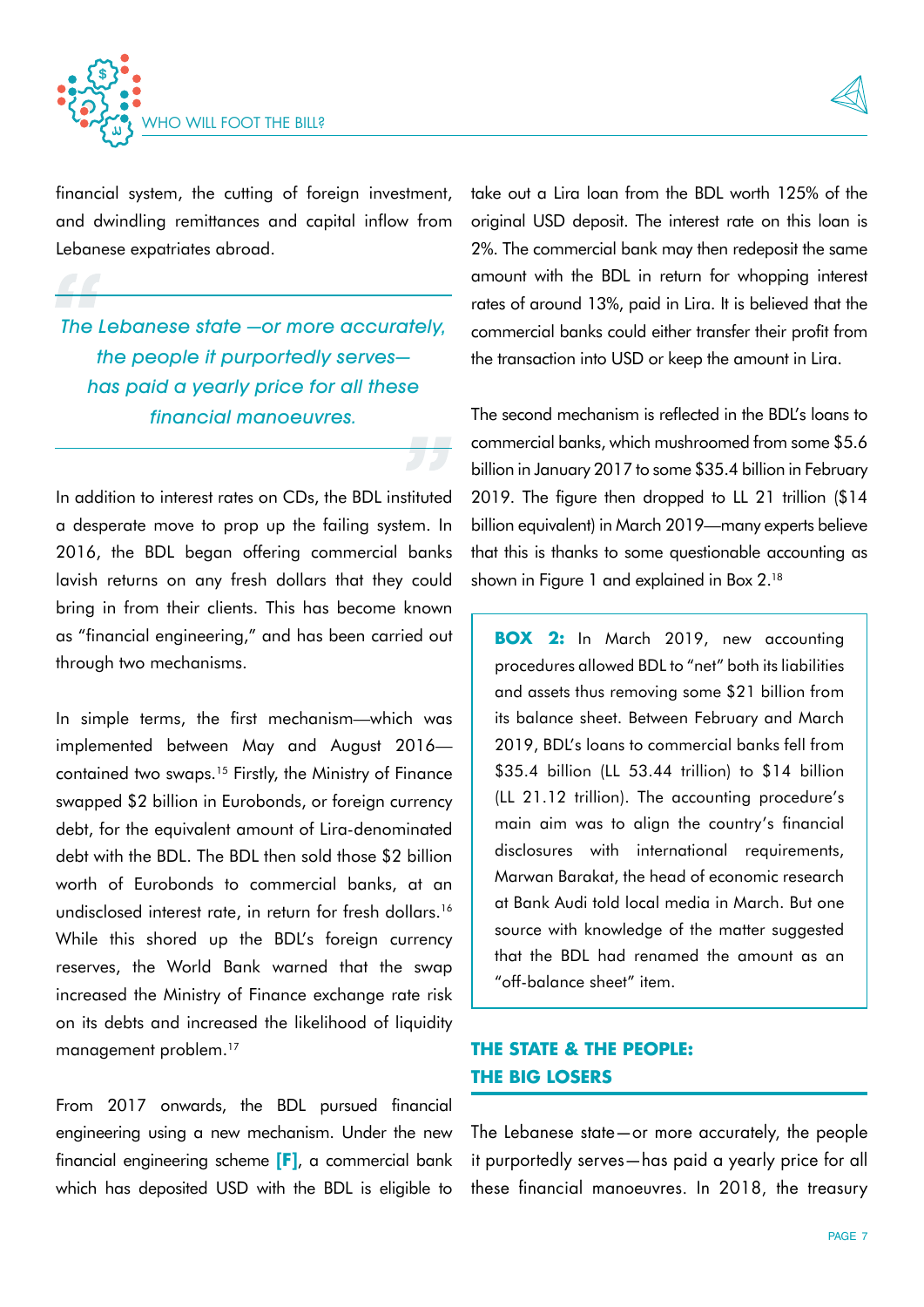



# **BDL LIABILITIES TO COMMERCIAL BANKS USD BILLION (EQUIVALENT)**

handed over a total of \$5.59 billion in interest to service the debt **[E]**. <sup>19</sup> Of that amount, the BDL received around \$2.45 billion, which it uses to cover its losses, while the rest went to commercial banks **[E]** and foreign institutions.<sup>20</sup> According to a finance ministry document seen by Triangle, the BDL sends almost exactly \$40 million worth of Lira every year to the treasury as its "profits"—a nominal amount which disguises the enormous losses the BDL incurs to attract fresh dollars to the economy **[G]**.

A cursory glance at Lebanon's economy is enough to show that the state spends considerably more than it receives in revenues from taxes and other income **[H]**. In 2018, state revenue amounted to the Lira equivalent of \$11.5 billion—around two thirds of its total expenditures (\$17.73 billion equivalent). Apart from the debt, the state's main expenditure includes

#### **GOVERNMENT EXPENDITURE**



## fig.2

Source: The Association of Banks in Lebanon, Triangle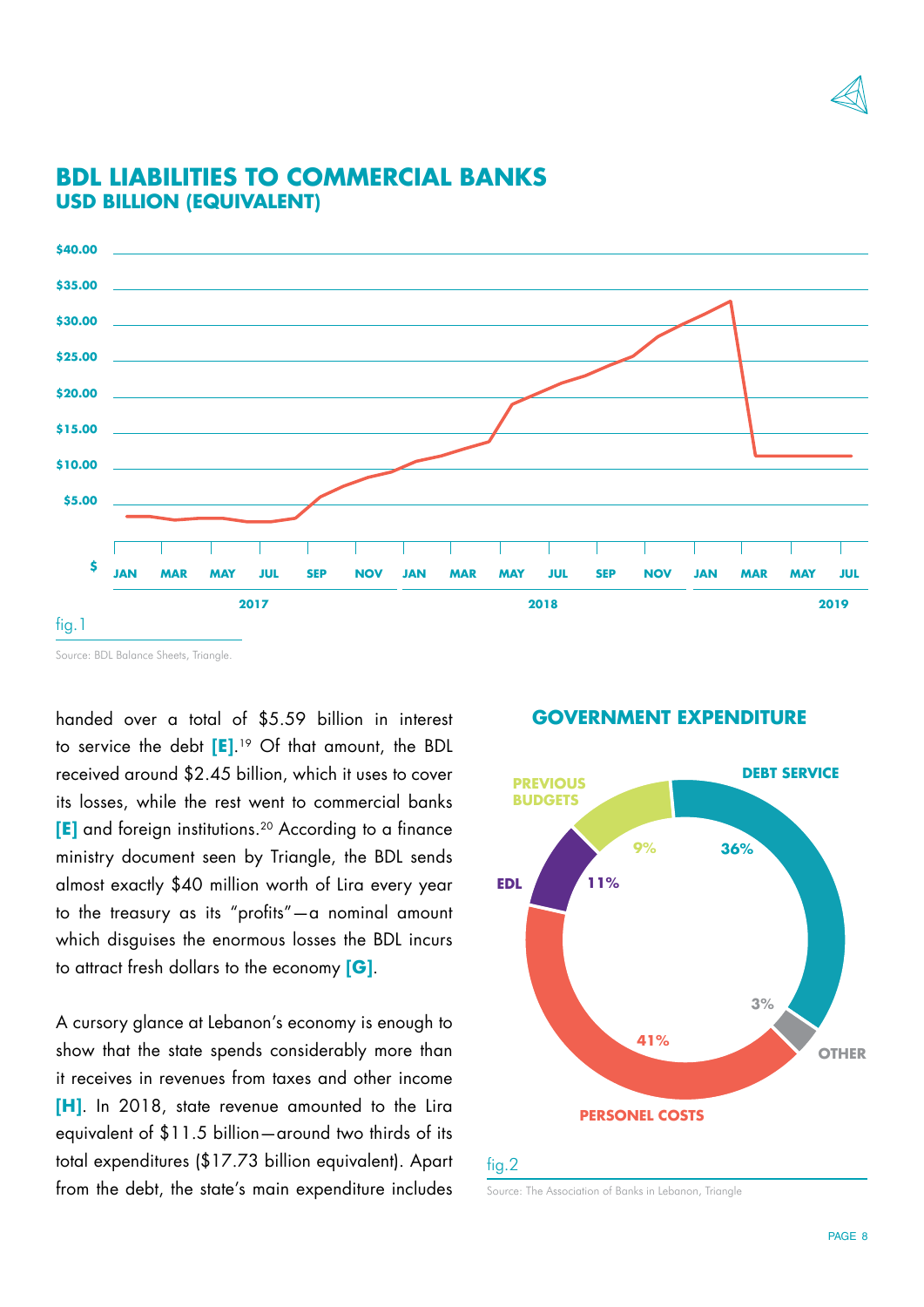



### **WEALTH AND INCOME SHARES IN LEBANON**

fig.3

(i) Assouad, Lydia, Rethinking the Lebanese Economic Miracle: The Extreme Concentration of Income and Wealth in Lebanon 2005-2014, 19 September 2018 (ii) Estimates obtained by combining billionaire data for Lebanon, generalized Pareto interpolation and normalized World Inequality Database distributions.

personnel costs of \$6.44 billion equivalent **[I]**, and the state-run Electricite du Liban costs of \$1.76 billion equivalent **[J]** (see Figure 2).

In an effort to keep the inflow of dollars coming in, the state made another ambitious plea to the international community for \$11 billion in foreign funding, agreed at the CEDRE conference.<sup>21</sup> In return for foreign currency pledges, then-Prime Minister Saad Hariri optimistically promised to reduce the budget deficit from 11% of GDP in 2018 to 0.06% by 2020.22

One simple method to increase state revenue would be to raise income taxes, particularly on the richest 1% and 10% of Lebanese. At present these income brackets garner 23% and 56% of national income respectively, and even more of the nation's wealth (see Figure 3).

But Lebanon's current political class is loath to impose direct progressive taxes on income, lest it face a backlash from the wealthiest segments of society. Tax collection rates in Lebanon are significantly lower than in other middle-income countries; Lebanon's capacity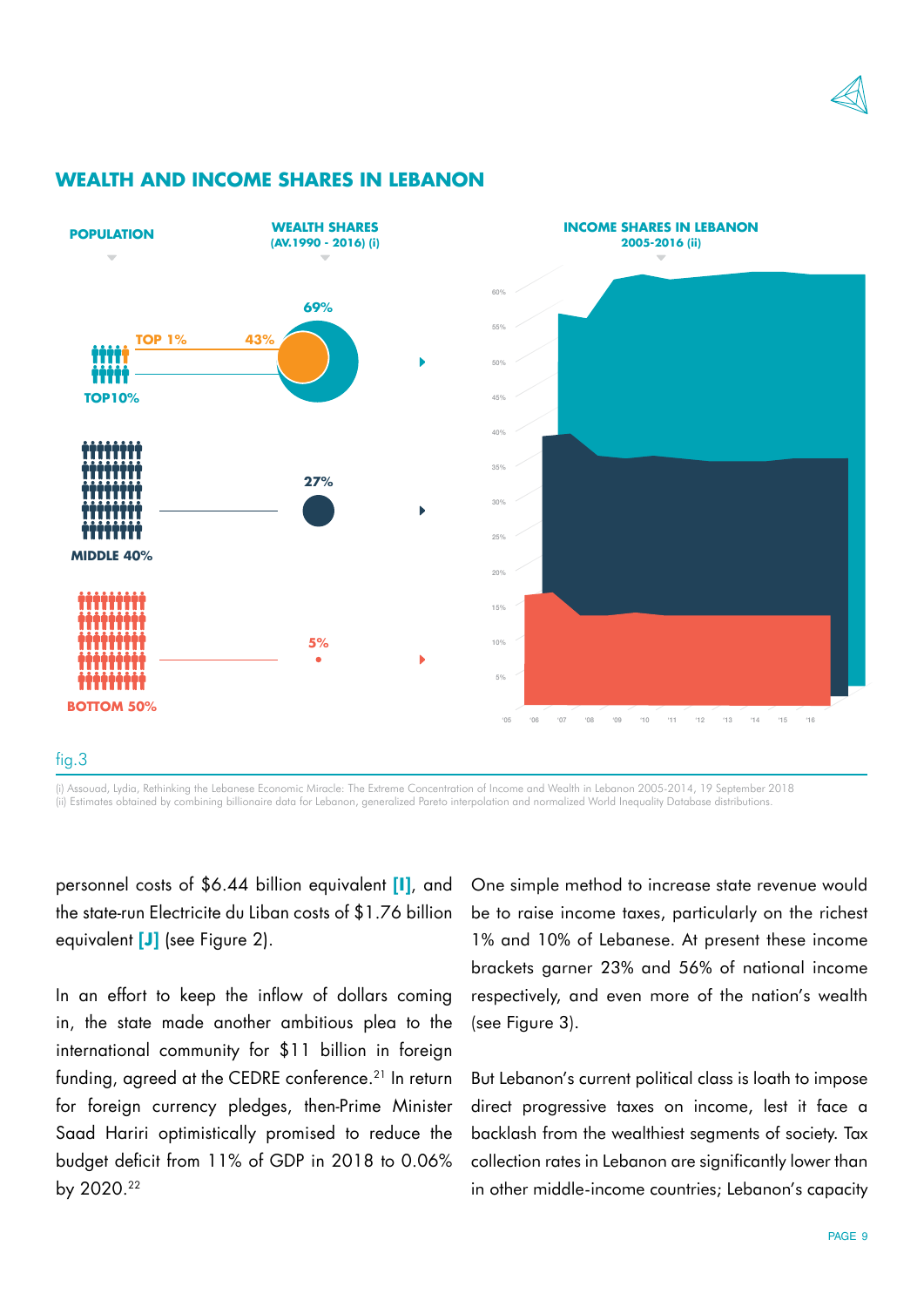



to collect taxes is estimated at 34% of GDP, and yet the country only collects 15% of its GDP in taxes on average every year. 23 This is not helped by strict banking secrecy laws which obscure the identity and content of the wealthiest accounts in Lebanon (see Triangle's upcoming paper on lifting banking secrecy.)

Instead of progressive taxation, successive governments have imposed indirect regressive taxes on the population. These are broad-based tax measures such as VAT which consumers pay equally, irrespective of wealth or income. This strategy of regressive taxation came to a grinding halt with the proposition of the now-infamous 'WhatsApp tax,' which attempted to charge users of internet-based phone calls \$0.20 per day. The tax was a contributing factor in Lebanon's October 2019 uprising —Lebanon's Ponzi scheme had finally come apart.

"A political transition away from narrow sectarian politics towards a civil state is the only solution which can viably produce the financial stimulus, international support and funding to rebuild Lebanon's decrepit infrastructure"

### **RECOMMENDATIONS**

On November 11 2019, BDL Governor Riad Salameh stated in a press conference that the peg would remain, that there would be no haircut on the debt, and that the BDL would not impose towards capital controls.24 He also announced that if commercial

banks needed USD liquidity, the BDL was more than happy to provide it—but with conditions. The interest rate would be 20% and banks would be prohibited from transferring the funds abroad. In a sense, the BDL governor proposed to reverse his financial engineering by reducing the BDL's liabilities to the banking sector. In reaction to Salameh's comments, the Union of the Syndicates of Bank Employees announced an open strike. It seems that now that payment time has come, no one is willing to foot the bill.

**BOX 3:** What is a haircut? Simply put, a haircut reduces the amount which a debtor must pay back to a creditor, whether in principal or in interest. Several mechanisms could be used to achieve this goal; Triangle recommends using the weighted average interest rate which investors, working through their banks' investment arms, have received through financial engineering and investment of their money in the BDL's CDs. To do so, banks and the BDL will need to calculate a lower overall interest rate or return on accumulated investments, and deduct that amount from the investor's accounts which are now effectively frozen by the BDL. This type of haircut should be applied progressively to creditors who benefitted the most in absolute terms from the aforementioned investments.

Now that Lebanon's central bank, banking sector, the state and the people have reached deadlock, only one thing is certain: the game is up. Economic growth is almost out of the question in the current environment, as the World Bank estimates that the economy will shrink by some 0.2% in 2019, even before the current uprising.25 In any case, an economy of \$55 billion built on sectors which have all recently contracted could not grow its way out of \$86 billion in debt and some \$60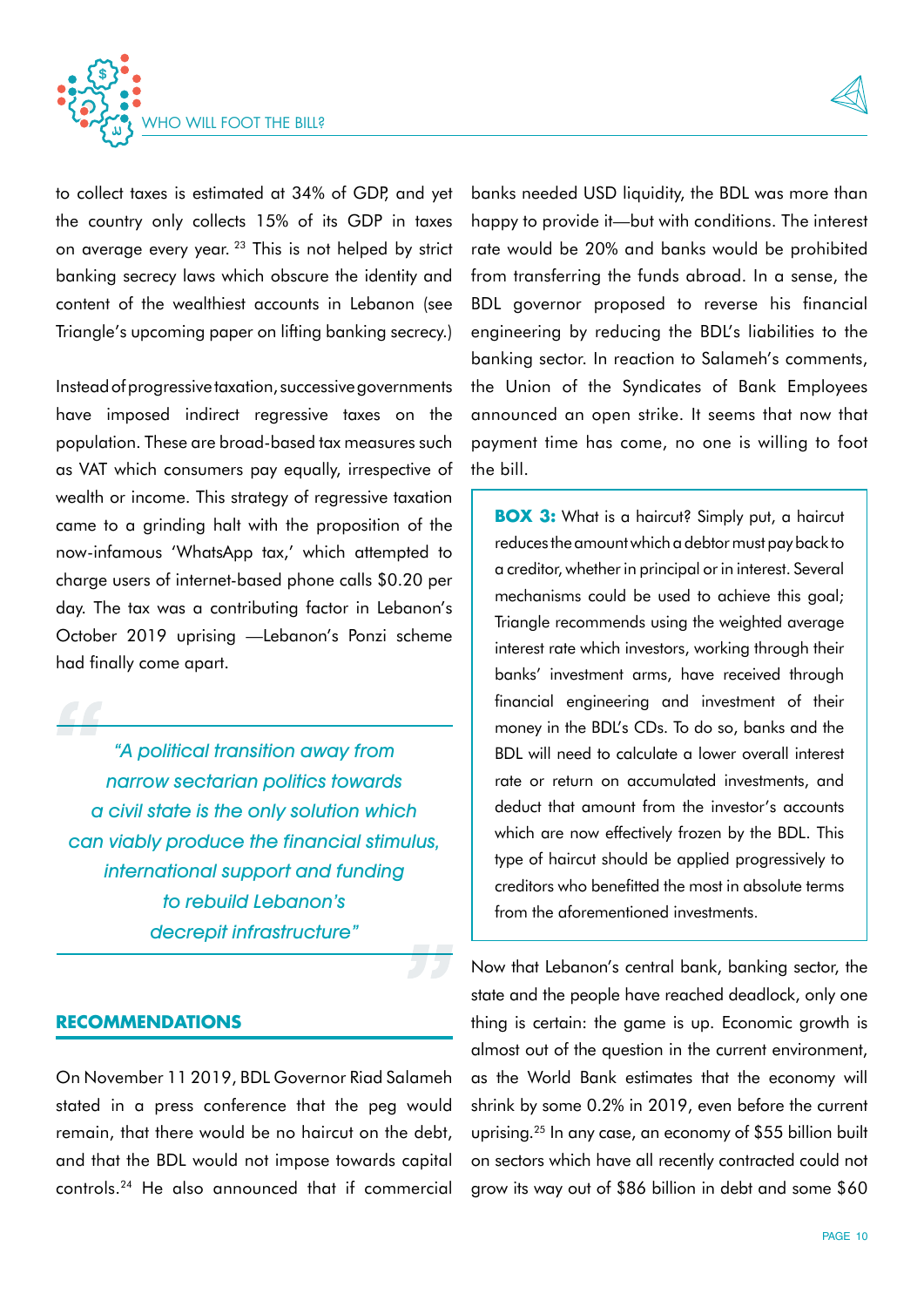

billion of liabilities held by the BDL to the banks. In fact, most analysts expect the looming recession to be devastating, given that the average contraction of countries which experience a debt, currency, and banking crisis all at once contract around 8% on average before recovering.<sup>26</sup> To stave off some of the pain, Lebanon will need to make some tough choices to rebuild both market and popular confidence.

After the October 2019 uprising, much will hinge on whether Lebanon's ruling class is prepared to move towards a more rational economic model and productive future.

In light of the government's resignation on October 29, early elections must occur to prove that the ruling elite are listening to the people's demands. On the economic front, there will need to be a progressive haircut of the amount debtors are expected to pay back to creditors (see Box 3). This haircut would pass the buck to those who profited from Lebanon's regulated Ponzi scheme. If such a policy is implemented, official capital controls would need to be in place to avoid capital flight, at least on large sums.<sup>27</sup>

A partial and managed float of the Lira will also help reduce local currency debt obligations and bring back some logic to the exchange rate. This unpegging process would also make all the accumulated subsidised Lira housing offered by the BDL on some 125,000 units more affordable for home owners across the country.<sup>28</sup>

The alternative. which must be avoided at all costs, is a return to the artificial wealth creation and concentration that has brought the country to the brink of financial, economic and social collapse.

Longer term, a political transition towards a civil state is the only solution which can viably produce the financial stimulus, international support and funding to rebuild Lebanon's decrepit infrastructure and capitalise on its few resources. These resources include human capital—one of the country's few real added value exports—and its geographic position as a transport and logistics hub, and a destination for green and sustainable tourism. After the October 2019 uprising, much will hinge on whether Lebanon's ruling class is prepared to move towards a more rational economic model and productive future. The alternative, which must be avoided at all costs, is a return to the artificial wealth creation and concentration that has brought the country to the brink of financial, economic and social collapse.

*Both the BDL and the Ministry of Finance declined repeated requests for comment on this paper.*

# EDITOR'S NOTE:

Triangle would like to express its heartfelt thanks to all the economists, researchers, journalists, and academics who anonymously contributed to this policy paper.